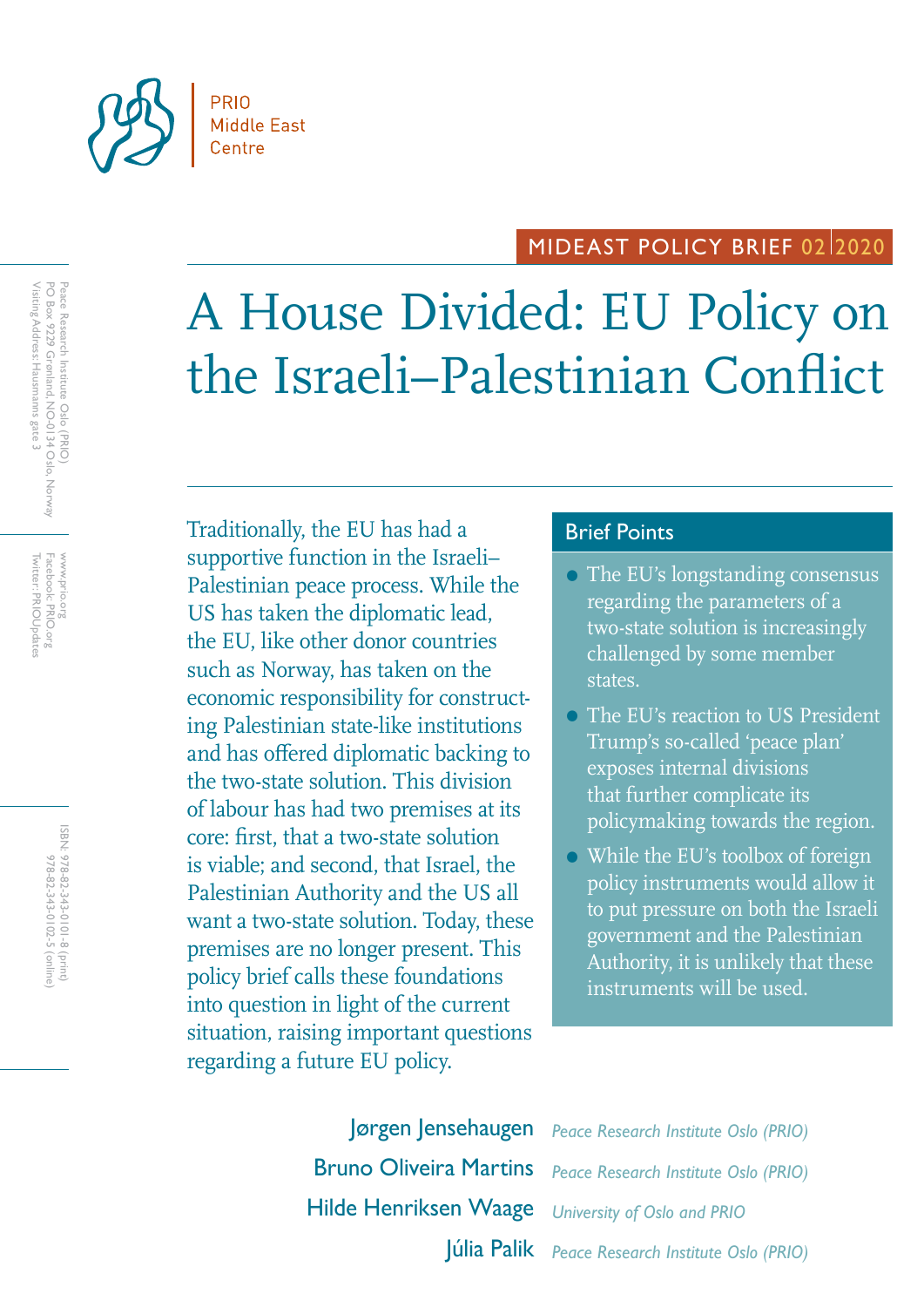#### **Introduction**

Over the last years, the two-state solution to the Israeli–Palestinian conflict has become a nearimpossible scenario. On the Palestinian side, the physical and political divisions between the Gaza Strip and the West Bank, manifested in the Fatah-Hamas rivalry, are real obstacles to the idea of one unified Palestinian entity. On the Israeli side, the combination of settlement expansions, infrastructure construction on the occupied West Bank, and the increasing monopoly of control over Jerusalem mean that what is left for a Palestinian state is a series of noncontiguous territories.

Currently, the Jewish settler population in the occupied West Bank is around 650,000 and is rapidly increasing.<sup>1</sup> This makes the establishment of an independent Palestinian state in this area hard to envision, and reveals that there is an Israeli policy to make such a possibility less viable. The ongoing Israeli debate about annexing Area C in general, approximately 60% of the West Bank, and the Jordan Valley in particular, brings to the fore how detrimental ongoing Israeli policy is to the viability of a Palestinian state. This has become more relevant with the establishment of the new Israeli government coalition whose platform states that the process towards annexation can start on 1 July 2020. The same can be said about proposals to construct in the infamous E1 block, which lies between East Jerusalem and the Ma'ale Adumim settlement block, as this would effectively divide the occupied West Bank in two.

Support for the two-state solution is also lacking among the three chief actors in the process. While the Palestinians are deeply divided, the main official policy of the Palestinian Authority remains to work for the two-state solution. For the US and Israel, though, the situation is completely different. President Donald Trump's so-called 'peace plan', which was endorsed by Israeli Prime Minister Benjamin Netanyahu in January 2020, threw a wrench into the two-state solution. The plan supported Israeli annexation of all the settlements, Israeli retention of Jerusalem in its expanded entirety, and the Israeli desire to annex the Jordan Valley. This new US position ensured the cementation of the complete breakdown in US-Palestinian dialogue. This means that there is no ongoing peace process, and there is US support for a 'Greater Israel'

policy (as illustrated in the map). Under these conditions the creation of a viable Palestinian state is impossible.

In light of these overarching political developments, this policy brief addresses the EU reaction to this policy crisis. This brief is based on our previous research and on ten interviews and informal conversations conducted in person or via Skype in late 2019 and early 2020. The interviews were all semi-structured and anonymized. Interviews have been conducted with diplomats, policymakers and representatives of think-tanks from Ireland, Finland, Austria, Poland, Italy and the (pre-Brexit) UK, as well as with officials from both the European External Action Service and the European Commission.

#### **A House Divided**

Current developments are unfolding in a complex matrix of bilateral relationships between the EU and other partners – in particular, Israel, Palestine, and the US. For more than sixty years, the relationship between Israel and Europe has exhibited 'conflicting patterns of cooperation and conflict'.<sup>2</sup> This ambiguous relationship between uneasy neighbours<sup>3</sup> was closely related to major international events, such as the establishment of the first European Communities in the 1950s and the Six Day War in 1967. On the one hand, the cultural and historical ties between the European Community and Israel and the high levels of economic and scientific development enable deep cooperation and bring mutual benefits. On the other, the sensitive geopolitics of the Israeli–Palestinian conflict creates recurring waves of tension that affect EU–Israel relations. This, in turn, impacts the EU's capacity to play an effective diplomatic role in the resolution of the conflict.<sup>4</sup>

Since the Venice Declaration of 1980, the support for a two-state solution has been the cornerstone of the EU policy towards the conflict. The Venice Declaration states that the Palestinian people 'must be placed in a position, by an appropriate process defined within the framework of the comprehensive peace settlement, to exercise fully its right to self-determination.'5 Among the member states, while there have always been different alignments (more pro-Israeli, more pro-Palestinian, equidistant), this has always happened within the parameters of support for a two-state solution. Yet, in recent

times this overarching longstanding agreement has been eroding within the EU, creating an additional layer of difficulty for EU policymaking in this area.

The internal EU division is most clearly represented by the outliers. On the more pro-Palestinian end of the political spectrum, Sweden stands out, while on the more pro-Israeli end of the spectrum Hungary is the clearest example. Sweden's position is exemplified through its recognition of the State of Palestine in 2014, whilst the Hungarian policy is exemplified by support for President Trump's recognition of Jerusalem as Israel's capital. Hungary also repeatedly votes against resolutions in the UN that criticize Israel. While both of these states are policy outliers, the function of their respective policies affects EU policy in very different ways. Sweden pushes for a more Israeli-critical and Palestinian-supportive policy, but it does so within the confines of the EU consensus. Hungary, however, repeatedly vetoes EU statements and policy suggestions, making it hard to move ahead with a concerted policy.

While these two outlying states are the clearest examples of the internal divisions within the EU, there are also further disparities in particular policy areas. While Hungary on its own is the chief pro-Israeli outlier, the country is part of the Visegrád Four (V4), a cultural and political alliance between the Czech Republic, Slovakia, Hungary and Poland established in 1991. The four countries joined the EU in the 2004 enlargement and important political alignments still take place among them. In the case of the EU's policy and diplomatic action towards Israel and Palestine, the V4 is the block closest to the position of the Netanyahu government. On issues such as the labelling of settlement products (the differentiation policy), recognizing Jerusalem as Israel's capital and the Trump peace plan, the V4 have to varying degrees been more aligned with the Israeli and US governments than with the traditional EU position. Several informants pointed out that this is a situation Israel takes advantage of, negotiating with the governments of these states in order to impact the EU's common policy. While this has been a normal practice carried out by many actors for a long time, today it produces results: by engaging with individual states rather than the EU as a whole, Israel is now able to effectively undermine the EU consensus.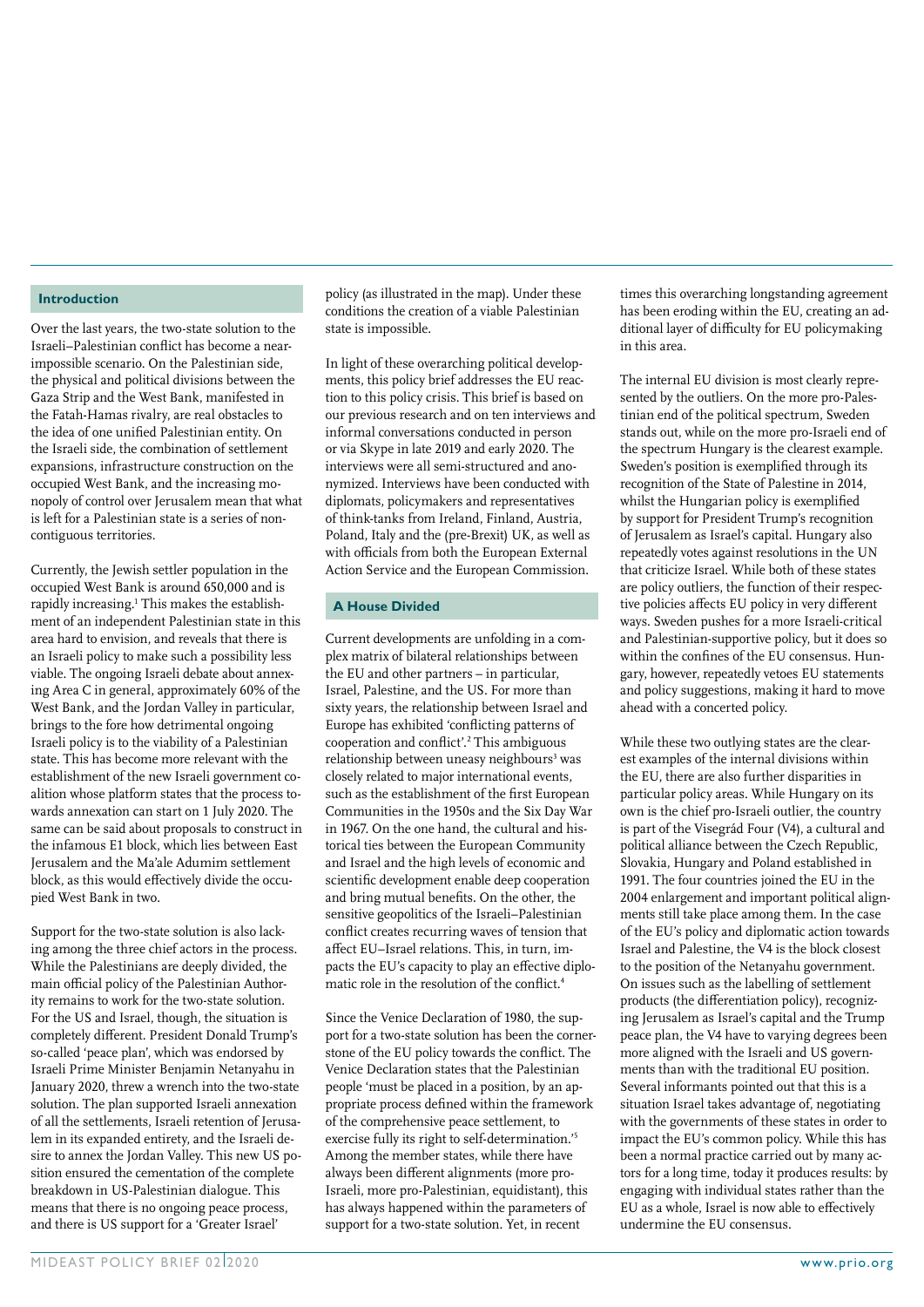On the pro-Palestinian side, policy suggestions emanating from other member states show that Sweden is not alone. Luxembourg has proposed that multiple countries should recognize the State of Palestine, but unlike Sweden it is unwilling to do so alone. In Ireland, a law is being pushed that if passed would make it illegal to buy products originating from the Israeli settlements in occupied Palestinian territory.

The heavy movers within the EU system, primarily France and Germany, have a more centrist position with regard to the Israeli–Palestinian conflict, and most member states are unwilling to support policy beyond what these major states are willing to push for. The internal EU divisions over Israel-Palestine also take place in an EU context where internal crises are becoming more common. Brexit, the Greek debt crisis and the refugee crisis have put strains on the EU, as will the COVID-19 pandemic. These crises weaken the economy and limit the amount of attention the EU can place on external affairs. In sum, the EU remains a status quo power, with states like the V4 grouping, and Hungary in particular, acting as breaks.



Figure 1: The Trump peace plan. Wikimedia Commons / Public domain

#### **Why Internal Divisions Matter**

The internal divisions are crucial because the EU's foreign policy is still largely consensusdriven, particularly when it comes to diplomatic issues. While important aspects of the bilateral EU-Israel and EU-Palestine relations fall under the competence of the European Commission, which conducts its actions in pursuit of the interests of the Union as a whole (and not the ones of the member states), the main pillars of the diplomatic and foreign policy of the EU are defined by the member states in different institutional settings. These policies take place under the coordination of the EU's High Representative of the Union for Foreign Affairs and Security Policy Josep Borrell. The High Representative conducts the EU's Common Foreign and Security Policy (CFSP), presides over the Foreign Affairs Council – which gathers the different foreign ministers of the 27 member states – and is also Vice-President of the European Commission. In his work, the High Representative is assisted by the European External Action Service (EEAS), the EU's diplomatic service.

A good illustration of the intricacies of the EU's foreign policy machinery is the reaction to Trump's peace plan. The 4 February 2020 statement from EU High Representative Josep Borrell highlighted the EU support for a negotiated two-state solution, which necessitates a viable Palestinian state. Borrell then went on to note: 'The US initiative, as presented on 28 January, departs from these internationally agreed parameters. […] We are especially concerned by statements on the prospect of annexation of the Jordan Valley and other parts of the West Bank. In line with international law and relevant UN Security Council resolutions, the EU does not recognise Israel's sovereignty over the territories occupied since 1967. Steps towards annexation, if implemented, could not pass unchallenged.'6

While the content of Borrell's statement was firmly in line with the classic EU consensus position, it was opposed by several member states, most notably Hungary. This meant that Hungary effectively prevented an official EU policy statement: Borrell's statement represented his office and not the EU as a whole. $\overline{7}$ 

The divisions over the Borrell statement were in fact mentioned by informants as an indication that the Israeli–Palestinian conflict was

becoming an arena for expressing EU fault lines. Informants disagreed over whether Borrell's decision to make the statement despite internal opposition was sound.

#### **EU Policy Options**

Josep Borrell made no concrete suggestions as to what he meant when he said that 'steps towards annexation, if implemented, could not pass unchallenged'. The EU, as many informants highlighted, has a large toolset, but the problem is deciding on using it. The EU has several policy options, including the following:

#### *Regarding Palestine*

- •**Palestinian statehood:** Recognize a Palestinian state, with a territorial clause explicitly referencing the June 1967 lines, and provide diplomatic support to make it viable.
- •**Conditionality:** Apply stricter conditions on funding to the Palestinian Authority, making it dependent on the organization of regular free elections and the verification of other democratic benchmarks.
- •**Aid diplomacy:** Increase aid to Palestinian projects in Area C despite Israeli pressure.

#### *Regarding Israel*

- •**Increased differentiation:** Enhance the existing differentiation policy that separates between Israeli social and economic life within the 1967 borders and the one that takes place in the settlements. This can be a phased policy starting with stricter labelling rules and moving all the way to banning imports on all products and companies that have been involved with Israeli settlements.<sup>8</sup>
- •**Compensation claims:** React to Israeli demolitions of EU-funded Palestinian buildings by demanding compensation.
- •**International jurisdictions:** Support International Criminal Court jurisdiction in the Occupied Palestinian territories.
- •**Suspension of the Association Agreement:**  Temporarily suspend the EU-Israel Association Agreement based on the violation of its Article 2, which states that relations between